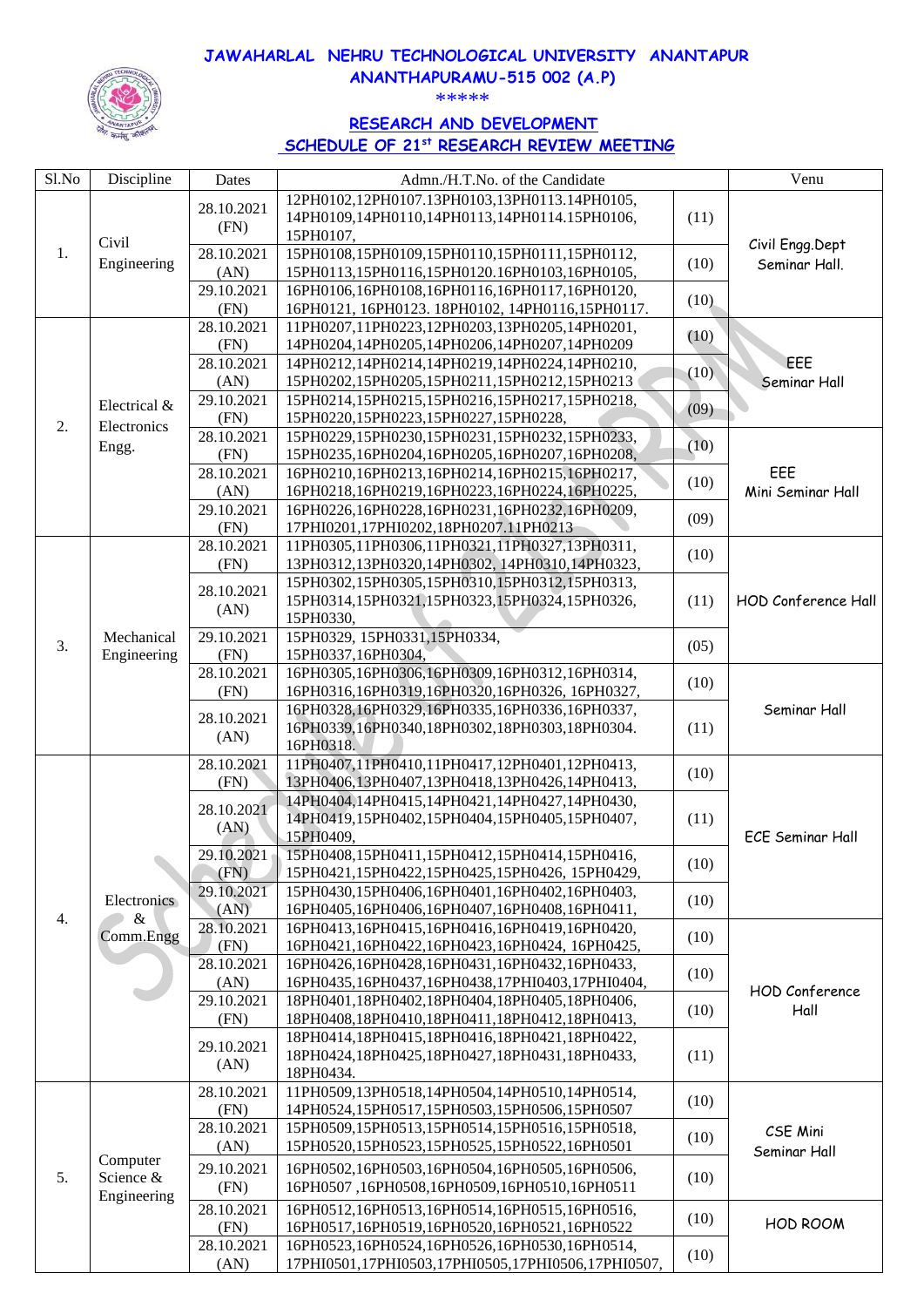| 29.10.2021<br>18PH0501,18PH0502,18PH0503,18PH0508,18PH0514,<br>(11)<br>(FN)<br>18PH0518.<br>14PH0601,14PH0603,14PH0606,14PH0607,14PH0609,<br>28.10.2021<br>Chemical<br>(07)<br>14PH0610,15PH0602,<br>(FN)<br>Chemical<br>Engineering<br>6.<br>Engineering<br>28.10.2021<br>15PH0603,15PH0601,16PH0601,<br>Department<br>(07)<br>16PH0602,16PH0603,18PH0601.14PH0602<br>(AN)<br>Seminar Hall<br>28.10.2021<br>11PH1404,13PH1404,14PH1402,14PH1405,14PH1406,<br>(08)<br>English Dept.,<br>(FN)<br>14PH1407,14PH1409,15PH1403,<br>7.<br>English<br>28.10.2021<br>15PH1408,15PH1411,16PH1404,16PH1407,16PH1408,<br><b>JNTUCEA</b><br>(07)<br>(AN)<br>16PH1409,16PH1410.<br>14PH0907,15PH0910,15PH0912,15PH0916,15PH0918,<br>28.10.2021<br>(10)<br>Science Block<br>16PH0901,16PH0902,16PH0903,16PH0904,16PH0905,<br>(FN)<br>8.<br>Mathematics<br>28.10.2021<br>16PH0908,16PH0911,16PH0912,16PH0913,16PH0915,<br>Seminar Hall<br>(07)<br>(AN)<br>16PH0917,16PH0914.<br>13PH0702,15PH0705,15PH0707,16PH0705,16PH0708,<br>Science Block<br>28.10.2021<br>(09)<br>9.<br>Physics<br>16PH0709,16PH0712,16PH0704,18PH0701.<br>(FN)<br>Seminar Hall<br>28.10.2021<br>13PH0807,14PH0801,14PH0812,15PH0801,15PH0802,<br>(10)<br>15PH0806,15PH0807,15PH0811,16PH0801,16PH0802<br>(AN)<br>O.T.P.R.I.<br>10.<br>Chemistry<br>16PH0803,16PH0804,16PH0807,16PH0808,16PH0810,<br><b>JNTUA</b><br>28.10.2021<br>16PH0811,17PHI0801,17PHI0802,17PHI0804,<br>(11)<br>(FN)<br>17PHI0805, 17PHI0806.<br>29.10.2021<br>15PH1007,15PH1010,15PH1011,15PH1012,<br>(08)<br>Management<br>(FN)<br>16PH1002,16PH1004, 16PH1005,16PH1007,<br>Department<br>11.<br>Management<br>29.10.2021<br>16PH1008,16PH1012,16PH1013,16PH1014,18PH1002,<br>Seminar Hall<br>(08)<br>(AN)<br>18PH1005, 18PH1006, 18PH1007.<br>0900PH1359,13PH1317,14PH1301,14PH1306,14PH1308,<br>29.10.2021<br>(10)<br>(FN)<br>14PH1320,15PH1309,16PH1303,16PH1304, 16PH1305,<br>29.10.2021<br>16PH1306,16PH1314,16PH1316,16PH1321,16PH1320,<br>(10)<br>(AN)<br>16PH1322,16PH1323,16PH1326,16PH1327, 16PH1328,<br>O.T.P.R.I.<br>12.<br>Pharmacy<br>30.10.2021<br>16PH1329,16PH1330,15PH1326,16PH1334,16PH1336,<br><b>JNTUA</b><br>(10) |     |      |  | 17PHI0508,17PHI0509,17PHI0511,17PHI0512,17PHI0513, |      | Contd2                          |
|-------------------------------------------------------------------------------------------------------------------------------------------------------------------------------------------------------------------------------------------------------------------------------------------------------------------------------------------------------------------------------------------------------------------------------------------------------------------------------------------------------------------------------------------------------------------------------------------------------------------------------------------------------------------------------------------------------------------------------------------------------------------------------------------------------------------------------------------------------------------------------------------------------------------------------------------------------------------------------------------------------------------------------------------------------------------------------------------------------------------------------------------------------------------------------------------------------------------------------------------------------------------------------------------------------------------------------------------------------------------------------------------------------------------------------------------------------------------------------------------------------------------------------------------------------------------------------------------------------------------------------------------------------------------------------------------------------------------------------------------------------------------------------------------------------------------------------------------------------------------------------------------------------------------------------------------------------------------------------------------------------------------------------------------------------------------------------------------------------------------------------------------------------------------------|-----|------|--|----------------------------------------------------|------|---------------------------------|
|                                                                                                                                                                                                                                                                                                                                                                                                                                                                                                                                                                                                                                                                                                                                                                                                                                                                                                                                                                                                                                                                                                                                                                                                                                                                                                                                                                                                                                                                                                                                                                                                                                                                                                                                                                                                                                                                                                                                                                                                                                                                                                                                                                         |     |      |  |                                                    |      |                                 |
|                                                                                                                                                                                                                                                                                                                                                                                                                                                                                                                                                                                                                                                                                                                                                                                                                                                                                                                                                                                                                                                                                                                                                                                                                                                                                                                                                                                                                                                                                                                                                                                                                                                                                                                                                                                                                                                                                                                                                                                                                                                                                                                                                                         |     |      |  |                                                    |      |                                 |
|                                                                                                                                                                                                                                                                                                                                                                                                                                                                                                                                                                                                                                                                                                                                                                                                                                                                                                                                                                                                                                                                                                                                                                                                                                                                                                                                                                                                                                                                                                                                                                                                                                                                                                                                                                                                                                                                                                                                                                                                                                                                                                                                                                         |     |      |  |                                                    |      |                                 |
|                                                                                                                                                                                                                                                                                                                                                                                                                                                                                                                                                                                                                                                                                                                                                                                                                                                                                                                                                                                                                                                                                                                                                                                                                                                                                                                                                                                                                                                                                                                                                                                                                                                                                                                                                                                                                                                                                                                                                                                                                                                                                                                                                                         |     |      |  |                                                    |      |                                 |
|                                                                                                                                                                                                                                                                                                                                                                                                                                                                                                                                                                                                                                                                                                                                                                                                                                                                                                                                                                                                                                                                                                                                                                                                                                                                                                                                                                                                                                                                                                                                                                                                                                                                                                                                                                                                                                                                                                                                                                                                                                                                                                                                                                         |     |      |  |                                                    |      |                                 |
|                                                                                                                                                                                                                                                                                                                                                                                                                                                                                                                                                                                                                                                                                                                                                                                                                                                                                                                                                                                                                                                                                                                                                                                                                                                                                                                                                                                                                                                                                                                                                                                                                                                                                                                                                                                                                                                                                                                                                                                                                                                                                                                                                                         |     |      |  |                                                    |      |                                 |
|                                                                                                                                                                                                                                                                                                                                                                                                                                                                                                                                                                                                                                                                                                                                                                                                                                                                                                                                                                                                                                                                                                                                                                                                                                                                                                                                                                                                                                                                                                                                                                                                                                                                                                                                                                                                                                                                                                                                                                                                                                                                                                                                                                         |     |      |  |                                                    |      |                                 |
|                                                                                                                                                                                                                                                                                                                                                                                                                                                                                                                                                                                                                                                                                                                                                                                                                                                                                                                                                                                                                                                                                                                                                                                                                                                                                                                                                                                                                                                                                                                                                                                                                                                                                                                                                                                                                                                                                                                                                                                                                                                                                                                                                                         |     |      |  |                                                    |      |                                 |
|                                                                                                                                                                                                                                                                                                                                                                                                                                                                                                                                                                                                                                                                                                                                                                                                                                                                                                                                                                                                                                                                                                                                                                                                                                                                                                                                                                                                                                                                                                                                                                                                                                                                                                                                                                                                                                                                                                                                                                                                                                                                                                                                                                         |     |      |  |                                                    |      |                                 |
|                                                                                                                                                                                                                                                                                                                                                                                                                                                                                                                                                                                                                                                                                                                                                                                                                                                                                                                                                                                                                                                                                                                                                                                                                                                                                                                                                                                                                                                                                                                                                                                                                                                                                                                                                                                                                                                                                                                                                                                                                                                                                                                                                                         |     |      |  |                                                    |      |                                 |
|                                                                                                                                                                                                                                                                                                                                                                                                                                                                                                                                                                                                                                                                                                                                                                                                                                                                                                                                                                                                                                                                                                                                                                                                                                                                                                                                                                                                                                                                                                                                                                                                                                                                                                                                                                                                                                                                                                                                                                                                                                                                                                                                                                         |     |      |  |                                                    |      |                                 |
|                                                                                                                                                                                                                                                                                                                                                                                                                                                                                                                                                                                                                                                                                                                                                                                                                                                                                                                                                                                                                                                                                                                                                                                                                                                                                                                                                                                                                                                                                                                                                                                                                                                                                                                                                                                                                                                                                                                                                                                                                                                                                                                                                                         |     |      |  |                                                    |      |                                 |
|                                                                                                                                                                                                                                                                                                                                                                                                                                                                                                                                                                                                                                                                                                                                                                                                                                                                                                                                                                                                                                                                                                                                                                                                                                                                                                                                                                                                                                                                                                                                                                                                                                                                                                                                                                                                                                                                                                                                                                                                                                                                                                                                                                         |     |      |  |                                                    |      |                                 |
|                                                                                                                                                                                                                                                                                                                                                                                                                                                                                                                                                                                                                                                                                                                                                                                                                                                                                                                                                                                                                                                                                                                                                                                                                                                                                                                                                                                                                                                                                                                                                                                                                                                                                                                                                                                                                                                                                                                                                                                                                                                                                                                                                                         |     |      |  |                                                    |      |                                 |
|                                                                                                                                                                                                                                                                                                                                                                                                                                                                                                                                                                                                                                                                                                                                                                                                                                                                                                                                                                                                                                                                                                                                                                                                                                                                                                                                                                                                                                                                                                                                                                                                                                                                                                                                                                                                                                                                                                                                                                                                                                                                                                                                                                         |     |      |  |                                                    |      |                                 |
|                                                                                                                                                                                                                                                                                                                                                                                                                                                                                                                                                                                                                                                                                                                                                                                                                                                                                                                                                                                                                                                                                                                                                                                                                                                                                                                                                                                                                                                                                                                                                                                                                                                                                                                                                                                                                                                                                                                                                                                                                                                                                                                                                                         |     |      |  |                                                    |      |                                 |
|                                                                                                                                                                                                                                                                                                                                                                                                                                                                                                                                                                                                                                                                                                                                                                                                                                                                                                                                                                                                                                                                                                                                                                                                                                                                                                                                                                                                                                                                                                                                                                                                                                                                                                                                                                                                                                                                                                                                                                                                                                                                                                                                                                         |     |      |  |                                                    |      |                                 |
|                                                                                                                                                                                                                                                                                                                                                                                                                                                                                                                                                                                                                                                                                                                                                                                                                                                                                                                                                                                                                                                                                                                                                                                                                                                                                                                                                                                                                                                                                                                                                                                                                                                                                                                                                                                                                                                                                                                                                                                                                                                                                                                                                                         |     |      |  |                                                    |      |                                 |
|                                                                                                                                                                                                                                                                                                                                                                                                                                                                                                                                                                                                                                                                                                                                                                                                                                                                                                                                                                                                                                                                                                                                                                                                                                                                                                                                                                                                                                                                                                                                                                                                                                                                                                                                                                                                                                                                                                                                                                                                                                                                                                                                                                         |     |      |  |                                                    |      |                                 |
|                                                                                                                                                                                                                                                                                                                                                                                                                                                                                                                                                                                                                                                                                                                                                                                                                                                                                                                                                                                                                                                                                                                                                                                                                                                                                                                                                                                                                                                                                                                                                                                                                                                                                                                                                                                                                                                                                                                                                                                                                                                                                                                                                                         |     |      |  |                                                    |      |                                 |
|                                                                                                                                                                                                                                                                                                                                                                                                                                                                                                                                                                                                                                                                                                                                                                                                                                                                                                                                                                                                                                                                                                                                                                                                                                                                                                                                                                                                                                                                                                                                                                                                                                                                                                                                                                                                                                                                                                                                                                                                                                                                                                                                                                         |     |      |  |                                                    |      |                                 |
|                                                                                                                                                                                                                                                                                                                                                                                                                                                                                                                                                                                                                                                                                                                                                                                                                                                                                                                                                                                                                                                                                                                                                                                                                                                                                                                                                                                                                                                                                                                                                                                                                                                                                                                                                                                                                                                                                                                                                                                                                                                                                                                                                                         |     |      |  |                                                    |      |                                 |
|                                                                                                                                                                                                                                                                                                                                                                                                                                                                                                                                                                                                                                                                                                                                                                                                                                                                                                                                                                                                                                                                                                                                                                                                                                                                                                                                                                                                                                                                                                                                                                                                                                                                                                                                                                                                                                                                                                                                                                                                                                                                                                                                                                         |     |      |  |                                                    |      |                                 |
|                                                                                                                                                                                                                                                                                                                                                                                                                                                                                                                                                                                                                                                                                                                                                                                                                                                                                                                                                                                                                                                                                                                                                                                                                                                                                                                                                                                                                                                                                                                                                                                                                                                                                                                                                                                                                                                                                                                                                                                                                                                                                                                                                                         |     |      |  |                                                    |      |                                 |
|                                                                                                                                                                                                                                                                                                                                                                                                                                                                                                                                                                                                                                                                                                                                                                                                                                                                                                                                                                                                                                                                                                                                                                                                                                                                                                                                                                                                                                                                                                                                                                                                                                                                                                                                                                                                                                                                                                                                                                                                                                                                                                                                                                         |     |      |  |                                                    |      |                                 |
|                                                                                                                                                                                                                                                                                                                                                                                                                                                                                                                                                                                                                                                                                                                                                                                                                                                                                                                                                                                                                                                                                                                                                                                                                                                                                                                                                                                                                                                                                                                                                                                                                                                                                                                                                                                                                                                                                                                                                                                                                                                                                                                                                                         |     |      |  |                                                    |      |                                 |
|                                                                                                                                                                                                                                                                                                                                                                                                                                                                                                                                                                                                                                                                                                                                                                                                                                                                                                                                                                                                                                                                                                                                                                                                                                                                                                                                                                                                                                                                                                                                                                                                                                                                                                                                                                                                                                                                                                                                                                                                                                                                                                                                                                         |     |      |  |                                                    |      |                                 |
|                                                                                                                                                                                                                                                                                                                                                                                                                                                                                                                                                                                                                                                                                                                                                                                                                                                                                                                                                                                                                                                                                                                                                                                                                                                                                                                                                                                                                                                                                                                                                                                                                                                                                                                                                                                                                                                                                                                                                                                                                                                                                                                                                                         |     |      |  |                                                    |      |                                 |
|                                                                                                                                                                                                                                                                                                                                                                                                                                                                                                                                                                                                                                                                                                                                                                                                                                                                                                                                                                                                                                                                                                                                                                                                                                                                                                                                                                                                                                                                                                                                                                                                                                                                                                                                                                                                                                                                                                                                                                                                                                                                                                                                                                         |     |      |  |                                                    |      |                                 |
|                                                                                                                                                                                                                                                                                                                                                                                                                                                                                                                                                                                                                                                                                                                                                                                                                                                                                                                                                                                                                                                                                                                                                                                                                                                                                                                                                                                                                                                                                                                                                                                                                                                                                                                                                                                                                                                                                                                                                                                                                                                                                                                                                                         |     |      |  |                                                    |      |                                 |
| 16PH1338,17PHI1301,18PH1301,18PH1302, 18PH1303,<br>(FN)                                                                                                                                                                                                                                                                                                                                                                                                                                                                                                                                                                                                                                                                                                                                                                                                                                                                                                                                                                                                                                                                                                                                                                                                                                                                                                                                                                                                                                                                                                                                                                                                                                                                                                                                                                                                                                                                                                                                                                                                                                                                                                                 |     |      |  |                                                    |      |                                 |
| 18PH1306,18PH1307,18PH1308,18PH1310,18PH1311,<br>30.10.2021                                                                                                                                                                                                                                                                                                                                                                                                                                                                                                                                                                                                                                                                                                                                                                                                                                                                                                                                                                                                                                                                                                                                                                                                                                                                                                                                                                                                                                                                                                                                                                                                                                                                                                                                                                                                                                                                                                                                                                                                                                                                                                             |     |      |  |                                                    |      |                                 |
| (07)<br>16PH1308.16PH1324,<br>(AN)                                                                                                                                                                                                                                                                                                                                                                                                                                                                                                                                                                                                                                                                                                                                                                                                                                                                                                                                                                                                                                                                                                                                                                                                                                                                                                                                                                                                                                                                                                                                                                                                                                                                                                                                                                                                                                                                                                                                                                                                                                                                                                                                      |     |      |  |                                                    |      |                                 |
| 14PH1102,14PH1103,14PH1104,14PH1105,15PH1101,<br>29.10.2021                                                                                                                                                                                                                                                                                                                                                                                                                                                                                                                                                                                                                                                                                                                                                                                                                                                                                                                                                                                                                                                                                                                                                                                                                                                                                                                                                                                                                                                                                                                                                                                                                                                                                                                                                                                                                                                                                                                                                                                                                                                                                                             | 13. | Bio- |  |                                                    |      | Chemical Engg.,<br>Seminar Hall |
| (08)<br>Technology<br>16PH1101,16PH1102,16PH1104.<br>(FN)                                                                                                                                                                                                                                                                                                                                                                                                                                                                                                                                                                                                                                                                                                                                                                                                                                                                                                                                                                                                                                                                                                                                                                                                                                                                                                                                                                                                                                                                                                                                                                                                                                                                                                                                                                                                                                                                                                                                                                                                                                                                                                               |     |      |  |                                                    |      |                                 |
| 29.10.2021<br>14PH1204,15PH1204,16PH1201,16PH1202.<br>Food                                                                                                                                                                                                                                                                                                                                                                                                                                                                                                                                                                                                                                                                                                                                                                                                                                                                                                                                                                                                                                                                                                                                                                                                                                                                                                                                                                                                                                                                                                                                                                                                                                                                                                                                                                                                                                                                                                                                                                                                                                                                                                              |     |      |  |                                                    | (04) |                                 |
| 14.<br>Technology<br>(AN)                                                                                                                                                                                                                                                                                                                                                                                                                                                                                                                                                                                                                                                                                                                                                                                                                                                                                                                                                                                                                                                                                                                                                                                                                                                                                                                                                                                                                                                                                                                                                                                                                                                                                                                                                                                                                                                                                                                                                                                                                                                                                                                                               |     |      |  |                                                    |      |                                 |

# **N o t e:-**

- 1. Only the candidates who has registered for 21<sup>st</sup> RRM has to attend without fail.
- 2. The review meetings will be held in the Forenoon **(FN)** session from 9:30am to1:00pm and in the afternoon (AN) session from 2:00pm to 5:30pm on the specified dates.
- 3. All Scholars must bring the hard copy of the **"Research Scholar's Progress Report/Review Form"** duly signed by the Supervisors (format available on the University website: [https://www.jntua.ac.in/category/research-and-development/\)](https://www.jntua.ac.in/category/research-and-development/).
- 4. All Research Scholars are requested to make their own arrangements for boarding and lodging during the above period. Scholars are advised to stay one more day, if required.
- 5. For any discripencies in the list contact "The Director, R&D Office:@ 08554-273006 (office land line)" or mail to drnd.registration@jntua.ac.in.

 *Sd/-xxxxxx*   **Director Research & Development**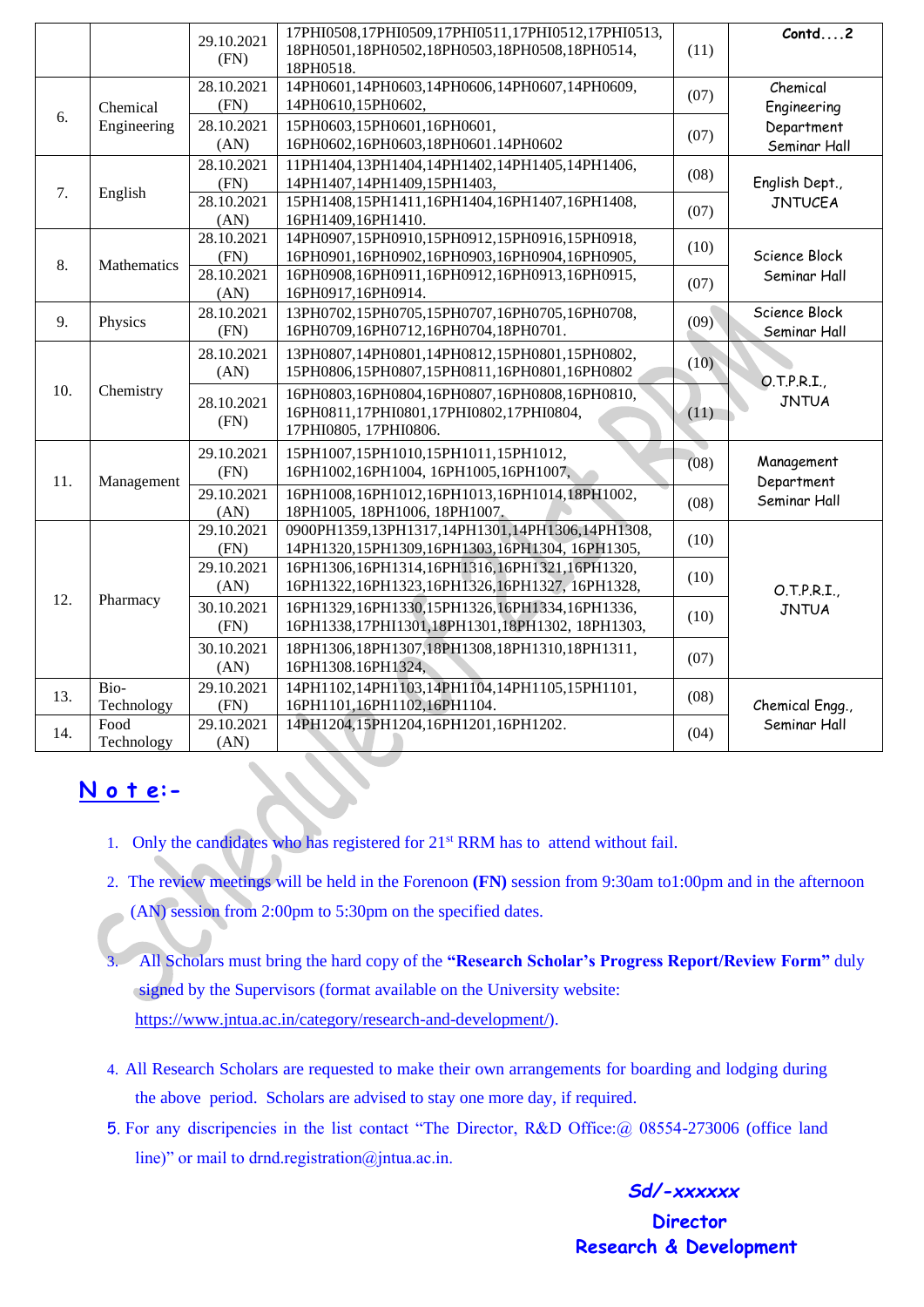

#### **JAWAHARLAL NEHRU TECHNOLOGICAL UNIVERSITY ANANTAPUR ANANTHAPURAMU-515 002. (A.P.) INDIA RESEARCH AND DEVELOPMENT ADMINISTRATIVE BLOCK, ANANTHAPURAMU-515 002**

 **RESEARCH SCHOLAR's PROGRESS REPORT - REVIEW FORM**

**Date of 21st RRM: / /2021.**

| 1). Name of the Candidate:                                                                                                                                        |                         |              |                    |     |  |  |
|-------------------------------------------------------------------------------------------------------------------------------------------------------------------|-------------------------|--------------|--------------------|-----|--|--|
| 2) A) Present Official Address:                                                                                                                                   |                         |              |                    |     |  |  |
| B) Address for Communication:                                                                                                                                     |                         |              |                    |     |  |  |
|                                                                                                                                                                   | E-mail:<br>Tel: $(O)$ : |              | $(R)$ :            | (M) |  |  |
| 3). Degree Registered:                                                                                                                                            | M.S.<br>$/$ M.Phil      | $/$ Ph.D.    | (Tick the program) |     |  |  |
| 4). Faculty/Department with which registration is made: (Tick the appropriate faculty)                                                                            |                         |              |                    |     |  |  |
| CIVIL ENGG / EE/ ECE/ CSE/ CHEMICAL ENGG/ MECH ENGG/ BIO-TECH/<br>FOOD-TECHNOLOGY/PHARMACY/ENERGY SYSTEMS/MATHS/PHYSICS/<br><b>CHEMISTRY / ENGLISH/MANAGEMENT</b> |                         |              |                    |     |  |  |
| Admn./H.T.No.:<br>5). Year of Registration: ___________                                                                                                           |                         |              |                    |     |  |  |
| 6). Name of the Supervisor with Contact Address and E-mail:                                                                                                       |                         |              |                    |     |  |  |
| Name:                                                                                                                                                             |                         | Designation: |                    |     |  |  |
| Address:                                                                                                                                                          |                         |              |                    |     |  |  |
| Email:                                                                                                                                                            | Phone:                  |              |                    |     |  |  |
|                                                                                                                                                                   |                         |              |                    |     |  |  |
| 7). Name of the Co-Supervisor, if any, with Contact Address and E-mail:                                                                                           |                         |              |                    |     |  |  |
| Name:                                                                                                                                                             |                         | Designation: |                    |     |  |  |
| Address:                                                                                                                                                          |                         |              |                    |     |  |  |
| Email:                                                                                                                                                            |                         | Phone:       |                    |     |  |  |
|                                                                                                                                                                   |                         |              |                    |     |  |  |
| 8). Title of Research Work (as registered, at the time of Admission) :                                                                                            |                         |              |                    |     |  |  |
|                                                                                                                                                                   |                         |              |                    |     |  |  |
|                                                                                                                                                                   |                         |              |                    |     |  |  |
| 9). Is there any Change of Title (YES/NO)<br>If yes, title of the research work                                                                                   |                         |              |                    |     |  |  |
|                                                                                                                                                                   |                         |              |                    |     |  |  |
|                                                                                                                                                                   |                         |              |                    |     |  |  |

10).Details of subjects selected for the Pre Ph D Examination:

| S.No | Subj. Code | <b>Title of the Subject</b> | <b>Status/year of Completion</b> |
|------|------------|-----------------------------|----------------------------------|
| . .  |            |                             |                                  |
| ∠.   |            |                             |                                  |
| 3.   |            |                             |                                  |
| 4.   |            |                             |                                  |